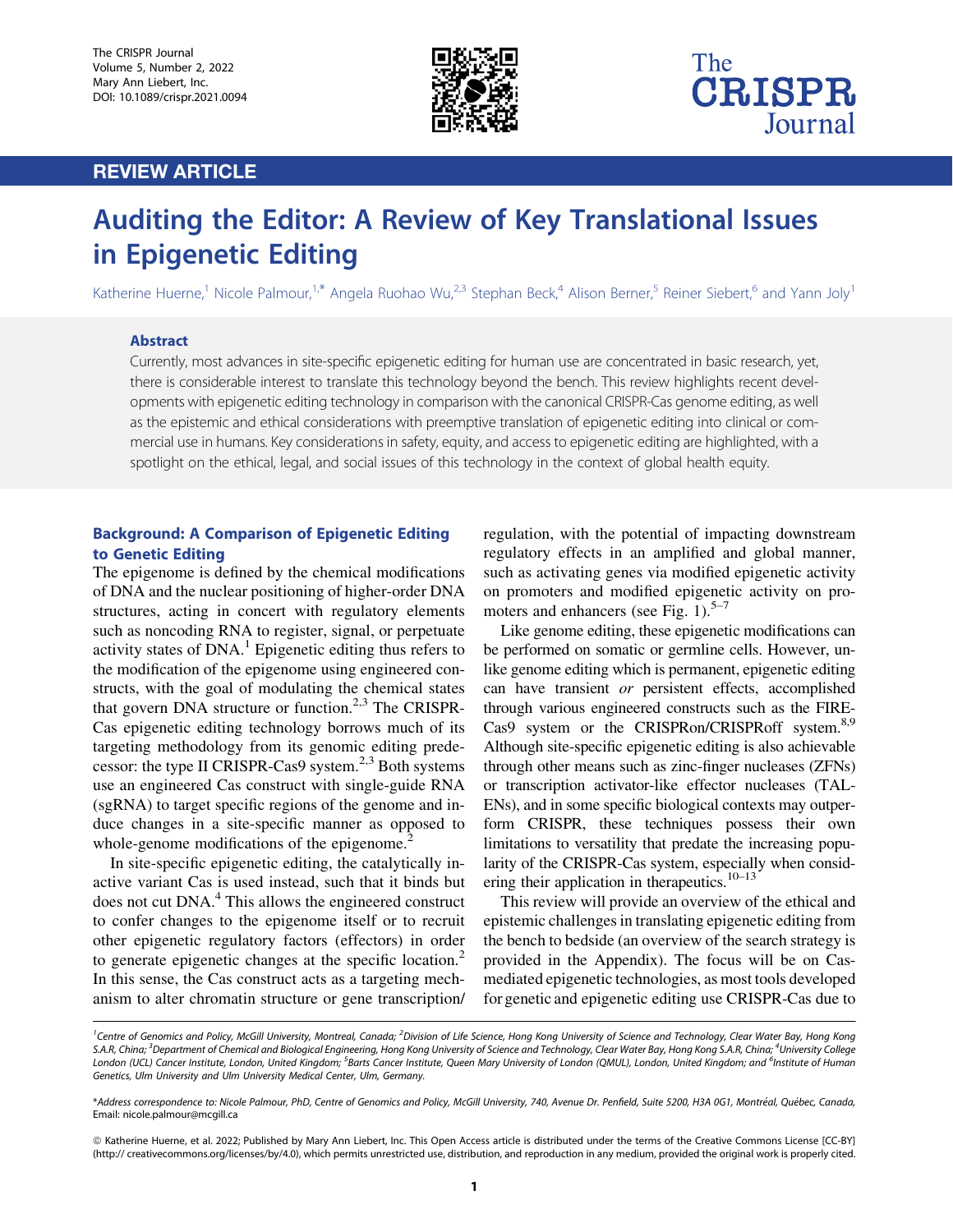

FIG. 1. A typical dCas9 enzyme (from the commonly used Streptococcus pyrogenes) situated on the target DNA for epigenetic editing. The stars indicate the site of two mutations (D10A and H840A) on the RuvC and HNH nuclease domains, which renders the Cas enzyme unable to cleave the DNA target. Further pictured is the sgRNA with a 20 nt protospacer region matching to the PAM sequence. Attached to the Cas enzyme are epigenetic writer or eraser domains (effectors), such as DNMT3A, which can add de novo methylation marks on CpG islands of the host DNA. dCas9, nuclease-dead CRISPR-associated protein; RuvC and HNH, sites of Cas9 nuclease mutations; sgRNA, single-guide RNA; PAM, protospacer adjacent motif; DNMT3A, DNA-methyltransferase 3A; M, methylation marks.

its ease of use and programmability. As these technologies are undergoing the most rapid and widespread changes in development and commercialization, it acts as a hallmark example to discuss the potential issues related to epigenetic editing. It is noted that the considerations raised can be relevant to other forms of epigenetic editing in humans.

## Key Knowledge Gaps in Epigenetic Editing Translation between Bench to Bedside

Presently, nonsite-specific genome-wide epigenetic ''treatment'' has been firmly established in clinics in the form of DNA (e.g., azacytidine) or histone (HDAC inhibitors) modifiers in oncology. It stands to reason that genomics will look toward site-specific epigenetic editing as the next form of precision medicine. Epigenetic editing is currently restricted in use within basic scientific research, where the goal is to alter epigenetic states in model organisms and human cell lines or to improve the efficiency of epigenetic editing technology through the development of new hybrid systems.<sup>9,14</sup>

Common applications of epigenetic technologies in basic research also include characterizing new regulatory elements in the epigenome or genome-wide forward screens.<sup>2,9</sup> However, compared to traditional gene editing, less is known about the impact of epigenetic editing in the context of specific human diseases.<sup>15</sup> In other words, the *methodology* of Cas as a genomic targeting system can be translated to epigenetic editing, but *knowledge* regarding the effect of epigenetic editing in the human context is still limited.

For example, although the site-specific epigenetic editing CRISPRoff system has been used to perform genome-wide methylation successfully in human cell lines, its effects on a wide range of tissues have not been studied and nor have its side effects on cellular response and DNA damage been elucidated.<sup>9,16</sup> In other words, an epistemic gap exists due to the lack of knowledge surrounding the ability to discern the influence of epigenetic networks. This gap could be attributed to a bottleneck of current technological limitations in delivery and detection of sensitive epigenetic marks or because researchers simply have not established enough quantifiable epigenetic knowledge.<sup>17</sup>

Consequently, epigenetic technologies today are restricted to screening and diagnosis purposes in the clinical and commercial sectors, whereas editing of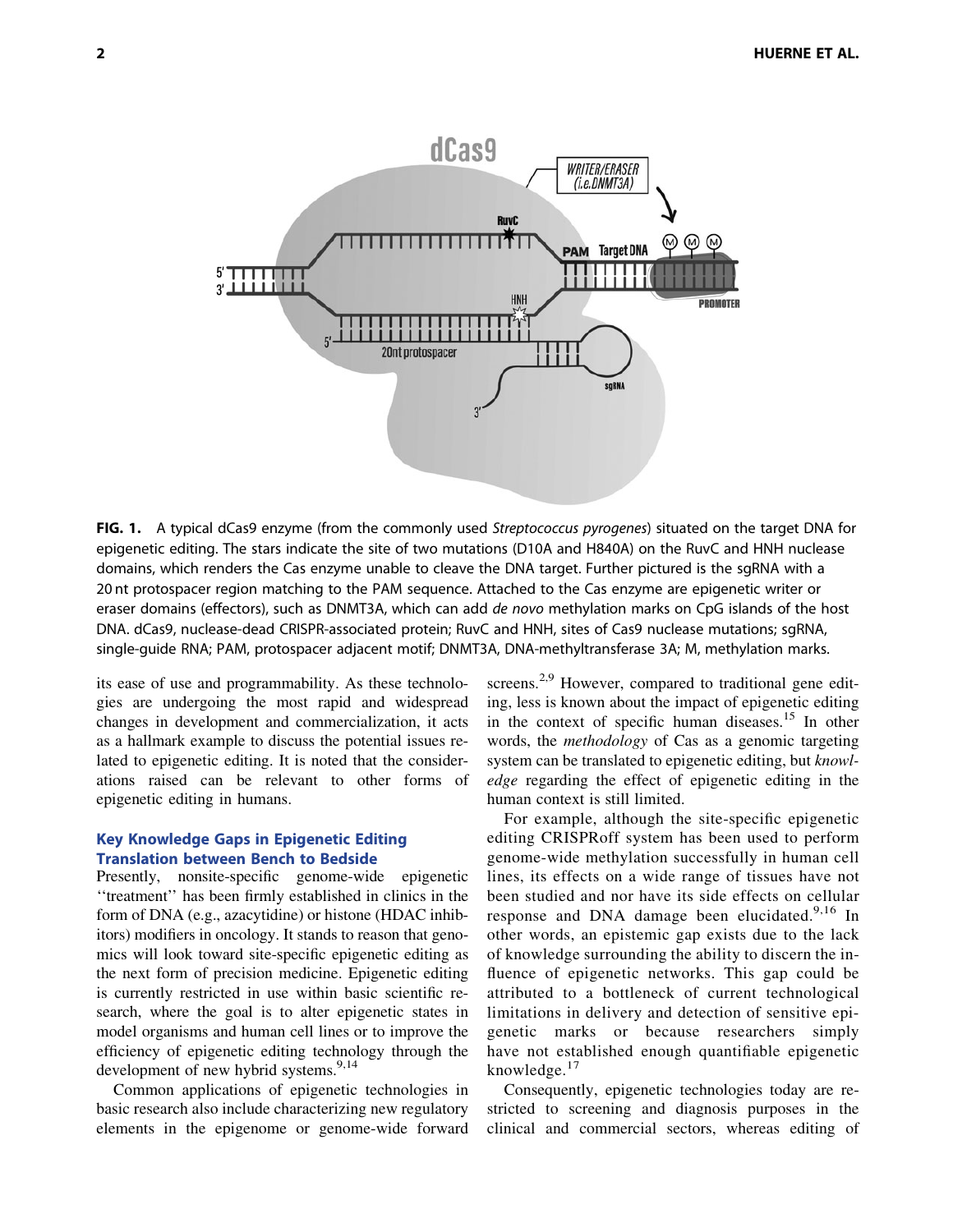the human epigenome for therapeutic purposes is still under development.

Furthermore, epigenetic editing does not change the underlying DNA, and thus it is perceived to be more easily reversible, less permanent, less heritable, and therefore safer than genetic editing by many scientists and members of the general public.18,19 This perception could create a false sense of security, leading scientists and regulatory stakeholders to be less proactive in considering the potential ethical or safety pitfalls unique to epigenetic editing during the adaptation of this technology for human use.<sup>20,21</sup> As a result, it is of utmost importance to highlight the epistemic (or knowledge-making) limitations of the editing process and to call attention to the ethical implications that could arise before clinical or commercial applications of epigenetic editing are pursued.

## Epistemic Considerations: Concerns with Knowledge Translation and Feasibility of Epigenetic Editing Techniques

A common goal of epigenetic editing is to improve the human condition. In an ideal world, scientists could use epigenetic editing to change cancer cell gene expression, reset the molecular markers of aging, or cure rare genetic diseases.<sup>2</sup>

Research on these topics are already associated with traditional CRISPR-Cas genome editing.<sup>22</sup> However, as epigenetic editing is still in its early developmental stages, several key aspects differ it from genome editing such that reasonable doubt exists regarding the adaptation of epigenetic editing for therapeutic use. $23$ The underlying reason behind this doubt can be attributed to the way epigenetic editing is conceptualized. Since discussions of epigenetic editing often rely on comparisons to genetic editing, many translational stakeholders, regulators, and policy makers can find it difficult to articulate the conceptual nuances between the two technologies. $2<sup>4</sup>$ 

The best way to showcase these epistemic conceptual differences is to delineate the physical differences between epigenetic editing and genetic editing. In ideal site-specific epigenetic editing, the DNA sequence is *not* changed. Rather, any component of the epigenome could be changed. It may result in an alteration of the epigenomic element itself or create a downstream effect based on the alteration, such as a propagating chemical modification in chromatin or other epigenetic elements down the regulatory cascade.<sup>6</sup> This makes epigenetic editing harder to discern, as the success of an epigenetic edit at the molecular level can only be confirmed by measuring the on-target effects of the specific edit by screening for an epigenetic marker such as methyl-seq, ChIP-seq, or ATAC-seq.<sup>25</sup>

However, off-target epigenetic regulation or global cellular responses can also affect the edited sequence, which can produce quantifiable changes at the on-target epigenetic site that is different from the intended edit.<sup>26</sup> Conceptually speaking, it thus becomes harder to translate epigenetic knowledge between native, unperturbed states versus new, edited states, such as whether the change is due to on-target epigenomic editing or secondary effects of native epigenetic regulation.<sup>26</sup>

This knowledge gap can also be partly attributed to the differences in technological advancement: nextgeneration genome sequencing techniques are highly refined, whereas comparable sequencing technology for validating epigenetic editing is still in development.<sup>27</sup> As the process of developing precise validation tools is still ongoing, it is important to remember that preemptive efforts to use epigenetic editing knowledge will be hindered by this technical limitation.

Epigenetic editing can create further knowledge gaps regarding the biological response in epigenetic states as the system adjusts to the initial edit.<sup>28</sup> Epigenetic states are tissue and cell-specific: what particular epigenetic profile might be useful for one cell or tissue can be harmful to another, and perhaps more difficult to discern in an edited context.<sup>29</sup>

By contrast, a DNA sequence in itself remains unchanged, even if the sequence is interpreted differently by the cell or tissue.<sup>30</sup> There is also much less ambiguity in validating a successful genome edit - one can simply confirm success by sequencing the DNA region of interest. $31$  By comparison, a "successful" or helpful epigenomic edit can be harder to determine, depending on the type and scale of epigenetic change that occurred. As epigenetic states in real, *in vivo* systems can exert many levels of control over a single genomic region, consequently, establishing valid epigenetic editing knowledge adds another layer of complexity.

This reflects the distinct, physical differences between the epigenome and genome. Epigenetic markers are dynamic and often changing in response to the environment of the cell.<sup>32</sup> However, existing epigenome profiling techniques provide only a ''snapshot'' of what is happening in the epigenome at a given time. Whatever epigenetic state is validated at a given time and in a certain chemical environment may not be corroborated again later on, as environmental changes can affect the edited state. $8$  It poses a challenge when comparing editing knowledge between *in vivo* and *in vitro* conditions.<sup>33</sup>

Much of our *in vivo* knowledge in humans is translated from research *in vitro* on artificial systems. Yet, there is a greater knowledge gap between *in vivo* and *in vitro* states in epigenetic editing. For example, if sequencing an epigenetic edit revealed a silencing marker on gene X, is it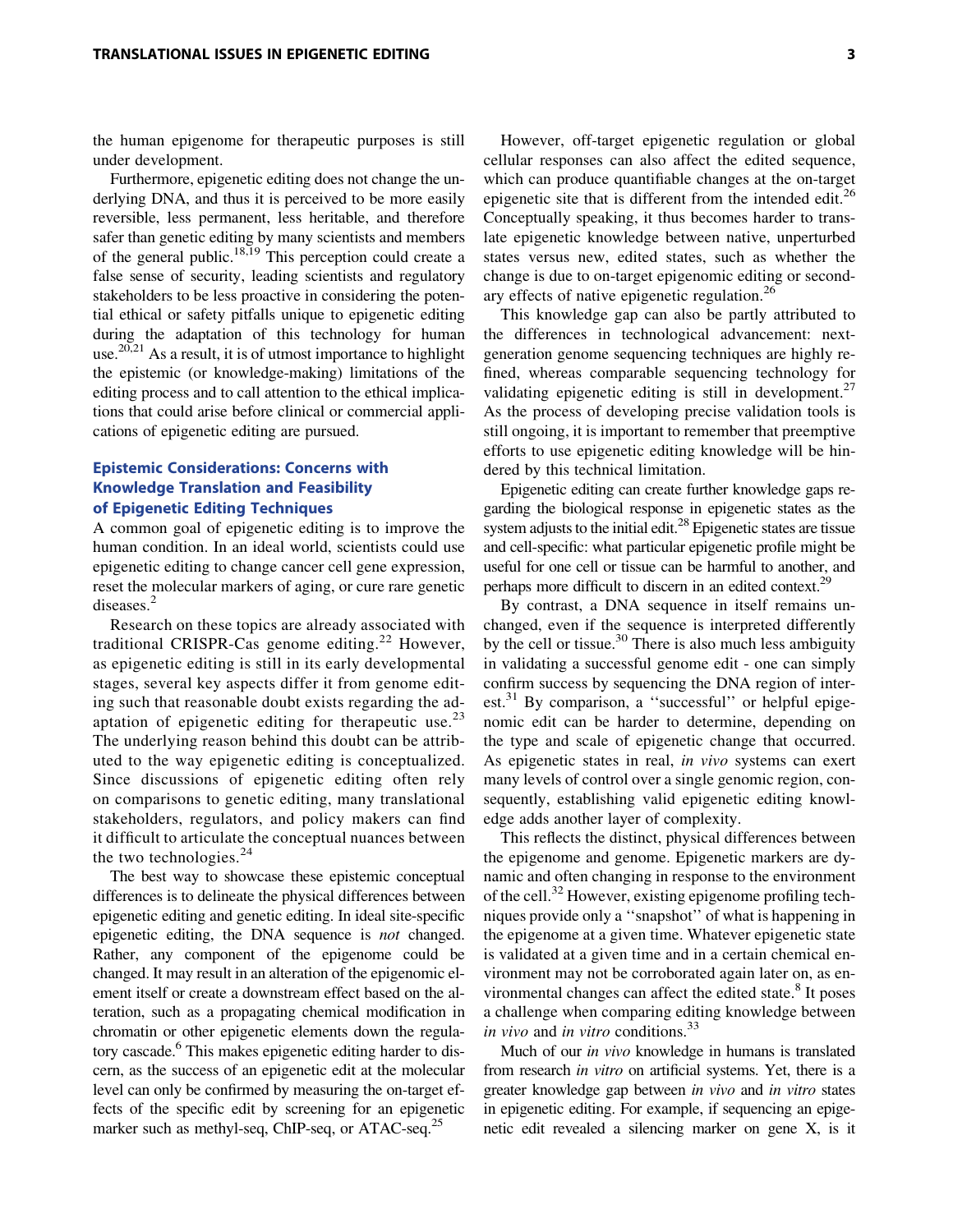because the *in vivo* state has truly been edited, or because the *in vitro* reagents, solutions, and chemicals used throughout the editing and sequencing process somehow produced a silenced chromosome state on gene X? This distinction should be carefully considered as clinical *in vivo* epigenetic editing is developed from *in vitro* or *in silico* knowledge.

The complexities are further compounded by how an edited epigenomic element behaves over a long time. An edited DNA sequence is static and unchanging—it generally stays the same throughout all cellular processes, whether the specific gene is expressed or not, or whether the DNA sequence sits in an *in vivo* or *in vitro* context. Moreover, an edited DNA sequence will reflect this edit in future cell divisions and processes.<sup>34</sup> By contrast, an edited epigenetic element in the body could change again in response to another epigenetic edit, or from future cell divisions in response to changing environmental conditions of the cell, tissue, or organism.<sup>8</sup>

Therefore, there is more uncertainty to account for in epigenetic editing persistence when adapting epigenetic editing to a large spatial (tissue, organ or organism) or temporal (multiple cell divisions, organismal life span) scale. In general, these considerations make validating a successful epigenetic edit more complicated than genetic editing and should prompt stakeholders to reevaluate the typical translational procedures for epigenetic editing. As the biological peculiarities of epigenetic editing differ greatly in practice from gene editing, a holistic approach to epigenetic editing cannot be accomplished by transcribing the rules of governance for gene editing.<sup>6</sup>

#### Knowledge translation of epigenetic editing: equity, diversity, and inclusion as an epistemic issue

Any adaptation of epigenetic editing to clinical or commercial use requires policymakers, clinicians, and various stakeholders to understand the nuanced, scientific mechanisms behind the technology that stand to separate it from the accepted process of genetic editing.<sup>35,36</sup>

However, the current method of propagating epigenetic editing knowledge is inaccessible to a broad audience, which creates some epistemic barriers in knowledge translation efforts. $37,38$  The most obvious barrier to accessibility, which is common to all kinds of emerging biotechnology, is the language barrier.<sup>38</sup> In order for stakeholders to understand the epigenetic editing process, they would require a thorough understanding of complex scientific terms and concepts: regulatory elements, methylation analysis, transcription factors, chromosome structure, the list goes on. This language requirement thus becomes a practical barrier to understanding and propagating epigenetic editing knowledge between stakeholders of different backgrounds.<sup>38</sup>

Another barrier stems from the social context that epigenetic editing knowledge is translated from. The use and propagation of Western medical knowledge has historically focused on particular socio-economic and racial classes at the expense of other underrepresented populations.39,40 While this is in itself a diversity issue, it becomes an epistemic issue when we consider how it impacts the *kind* of epigenetic editing knowledge created.

The development of genomic knowledge such as the Human Genome Project has been permeated with epistemic contingencies, namely that databases of reference genomes consisted primarily of male and white individuals.<sup>41</sup> Previous efforts to diversify the database simply meant including a token person from another race to represent the genomic data of said demographic.<sup>42</sup> As a result, researchers could not establish equivalent predictive power whether the genomics knowledge will apply to these other demographics.<sup>43</sup>

Likewise, epigenetic editing knowledge must be used carefully to avoid perpetuating social inequities, especially as emerging research shows that sex, race, or age markers can be correlated to the epigenome.<sup>44</sup> The underrepresentation of particular social demographics translates to epistemic exclusion when generalizing inferences made from insular databases; knowledge that supposedly applies to *all* demographics is in fact knowledge that only applies to *select* demographics. $43$  In addition, it reinforces the social imbalances already existent in society, including the diversity inequities that still exist today within academic and scientific practices involving epigenetic and genomics research.<sup>45,46</sup>

For example, taking a gender- or race-blind approach to epigenetic editing studies in clinical research mistakenly assumes that these existent social inequities would not affect the kind or value of clinical knowledge created. This would only further the mistrust in scientific technology within underrepresented populations, such as Black and Indigenous communities, over the supposed utility and universality of Western medicine.<sup>47</sup> When emerging epigenetics research increasingly points to social inequities being discernable as epigenetic states, such as perceived racial discrimination detected in DNA methylation among African American women, clinicians, regulators, and policymakers will need to acknowledge the tangible consequences of these inequities on epigenetic knowledge. $46,48$ 

## Ethical Considerations: Concerns with Appropriate Uses of Epigenetic Editing

As with any application of scientific technology, ethical issues often arise from the *context* in which it is used.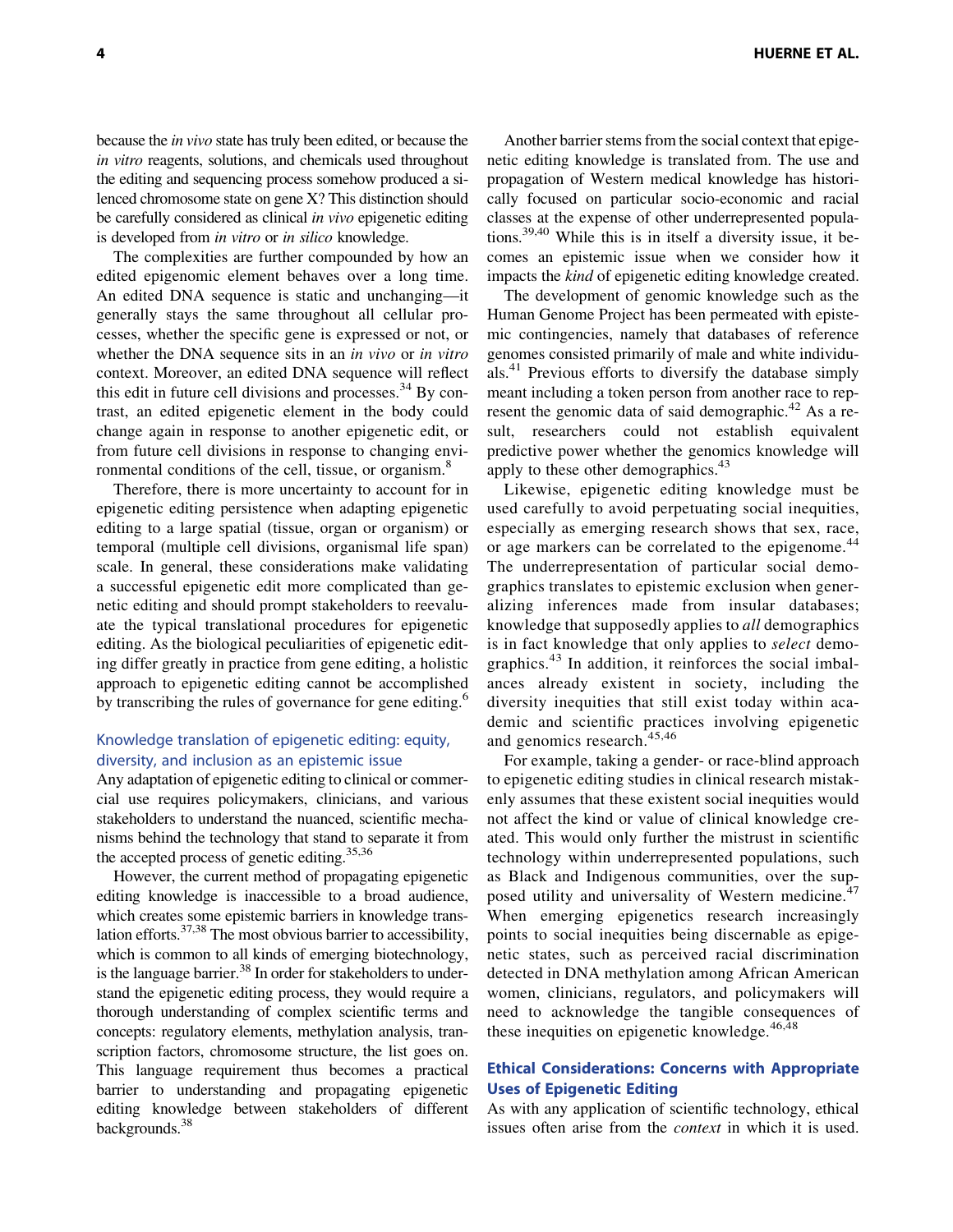For epigenetic editing, some issues are specific to the technology itself, some are relevant to gene editing in general, and some are consequences of the existent social inequities described above.<sup>49</sup>

Here, we describe some plausible ethical scenarios to consider before epigenetic editing becomes adapted for widespread usage in humans, building on the concerns raised by others in the genomics community.<sup>50–55</sup> These concerns serve as a caution to preemptive translation efforts without careful ethical consideration. Although hypothetical, we provide evidence for ethical concerns already occurring within emerging epigenetics research and show how these concerns can perpetuate health and social inequities in the genomics field.

#### Consequences of reductionism in healthcare, public policy, and health outlook

A common epistemic issue underlying all genomicsbased technologies is the tendency to rely on a reductionist view of health states. For the epigenetics field, it means reducing diseases or disorders to a set of epigenetic states inherited by genetics and/or influenced by environmental factors.<sup>53</sup> This view underlies the driving force in epigenetic editing translation efforts: that one can use epigenetic editing to cure a condition by changing the underlying epigenetic state.

In epigenetics literature, several findings correlate epigenetic markers to chronic health issues such as cancers, depression, neurodegenerative diseases, psychiatric diseases, developmental diseases, and imprinting disorders.<sup>6</sup> For example, rare diseases such as Beckwith–Wiedemann syndrome can be diagnosed through an analysis of epigenetic markers alone. $54$ Other epigenetic variants, especially in psychiatric conditions, are less clear-cut but show promise to act as biomarkers of disease or confer protection against disease.<sup>55</sup> These discoveries can be insightful, as they shed light on previously unexplained rare diseases, and become a great motivator to develop downstream editing technologies for human use.

However, this epistemic issue becomes an ethical one when the reductionist view of genetics is applied to medicine. Media narratives and scientific research often portray epigenetics as the underlying ''cause'' of health states, as if epigenetics is the (often sole) reason for the disease.<sup>56</sup> However, it would be a gross oversimplification to see disease this way, even for diseases with specific and measurable epigenetic markers.53 At best, the *correlation* of epigenetic states to its actionability on disease is still in the premature stages of clinical validity.<sup>55</sup> In other words, researchers are only beginning to confirm which disease

can be detected as epigenetics states, and it is still unclear if these epigenetic differences are truly due to underlying genetic causes or a result of other influences.

On the other hand, one can argue that the conception of "disease" versus "normal" state is even more blurred within the epigenetics field. Disease is multifaceted and contextually defined; how humans experience disease also depends on social norms and practices, with social determinants of disease possibly detected within a person's epigenome.<sup>57</sup> Taking a nuanced view of disease may mean tracing how epigenetic traits manifest differently over time and in response to various environmental changes. This is different from how we conceptualize diseases within a reductionist mindset, with disease seen as genetic variants often determined at birth.<sup>58</sup> In fact, for the majority of health conditions, diagnosing epigenetic issues can be highly subjective if there is no persistent or distinct epigenetic marker that can be measured.

The problem with the reductionist mindset is that it becomes easy to forget the complex and dynamic nature of epigenetics. Outside of cancer research, current epigenetics discoveries are mostly speculative thus far for detecting disease. Yet, these narratives often make highly speculative claims on the future of epigenetic editing to ''fix'' these issues. This in turn can lead to contentious promises that seek to identify or correct epigenetic states for ''disorders'' such as violence, alcoholism, or sexual orientation—conditions that are being associated with epigenetic states. $59-63$ 

Therefore, regulators and healthcare professionals should carefully assess the relation of epigenetic editing to disease, especially for loosely-defined disorders, psychological disorders, nonterminal physical diseases, or multifaceted diseases with complex causes. Seeking a cure through epigenetic editing should not necessarily be seen as the *only* way to ''cure'' a disease, and it is not without concern.

## Permissible uses of epigenetic editing for the prevention of chronic and lifelong disability

From a utilitarian perspective, the prevention of chronic diseases and lifelong disability is one of the greatest economic benefits to the healthcare industry.<sup>64</sup> There is increasing research that shows epigenetic misregulation as the underlying cause in rare diseases, cancers, and diseases with previously unknown causes.<sup>17</sup> The use of epigenetic editing could thus become a cost-efficient method to mitigate chronic disabilities before they happen, as preventing a disease or chronic disability can be more desirable than treating an existing condition.<sup>17</sup> However, even if epigenetic editing technology could permanently correct an epigenetic marker of disease, there is no guarantee that the disease itself can be prevented.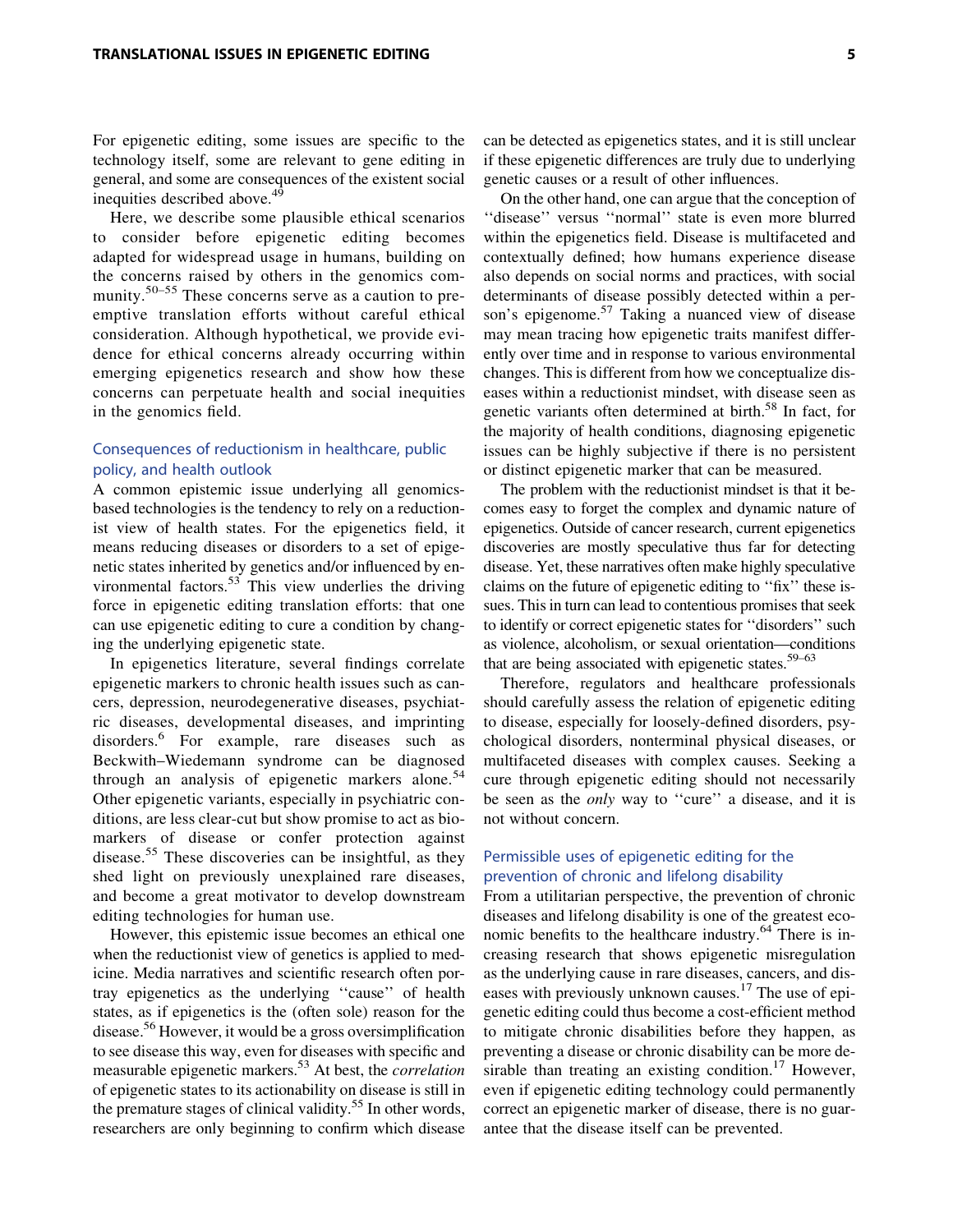''Permanently edited'' epigenetic states can always be influenced by shifting environmental factors, or epigenetic reprogramming during early embryo development.<sup>65,66</sup> Relying on the supposed permanence or utility of epigenetic editing to prevent disease simplifies the idea of disease on a public health level, while overlooking the social and environmental influences of disease—a problem that epigenetic editing cannot cure.

The greater ethical concern lies in the promise of epigenetic editing astheideal wayto address diseases and disorders (whether permanently or temporarily). This is a common view adopted by stakeholders when speaking about the value of epigenetic editing for humans, but it implies the erasure of disability as a legitimate status of existence. Disability activism, as the acceptance of human bodies that differ from idealized medical and clinical standards, is already an underrepresented viewpoint in healthcare.<sup>57</sup> Epigenetic editing technologies employed in the context of curing chronic diseases exacerbates the idea of ''perfect genetic fitness'' as the ideal health goal, and ultimately compromises disability activism that seeks to normalize a diversity of physiological, mental, and genetic states in healthcare.

Furthermore, stronger ethical consideration should be given to distinguish the generational impact of epigenetic editing in disability erasure by artificially eliminating a diversity of health states. For example, correcting embryonic epigenetic diseases could be morally permissible if it would otherwise lead to embryo loss, but correcting the epigenetic state of viable embryos with perceived debilitating diseases can lead to erasure of the disability community if it effectively erases the physiological or psychological differences of human bodies.<sup>57</sup>

This distinction also implores us to reconsider a distinction often overlooked in public health policymaking: whether disabilities should be prevented altogether, cured through genetic engineering, or supported through acceptance and accommodation. Right now, it is unclear if epigenetic editing would establish a middle ground between health and disability or exacerbate the existing neglect of the disability community.

### Consequences of modifying sex/gender-related traits in embryo development

Sex and gender-based discrimination has prevalently been an issue in society. Even without the use of scientific technologies, societies have historically normalized discriminatory practices such as favoring the selection of male babies or promoting feminine traits in women. $67$ The reduction of sex, gender, or sexuality characteristics to biological elements can become another method of justifying sex/gender-based discriminatory practices in genetics and embryo development research.<sup>68</sup>

Today, epigenetics research is tightly tied to, and actively shapes, the evolving discourse on sex and gender. For example, there is ongoing research that characterizes the differences in epigenetic expression between male and female embryonic development.<sup>69</sup> Epigenetics has also been shown to affect sexual differentiation in the neonatal brain of animal models, while DNA methylation and histone acetylation of the estrogen receptor alpha has been linked to differences in masculine/feminine brain functions.<sup>70–72</sup> Furthermore, it is possible through epigenetic regulation to control the sexual differentiation of a male embryo into a female one or selectively regulate some sex/gender-related molecular characteristics.<sup>44</sup>

Currently, international ethical guidelines discourage germline gene editing and sex/gender-related embryo modifications for reproduction due to the permanence of these changes on future generations<sup>73,74</sup> By contrast, the perceived transient and reversible nature of epigenetic editing could lead to greater acceptance of its usage to enhance biological traits in humans, especially for projects of human improvement unrelated to health. These possibilities are supported by the principlist and individualist mindset of Western healthcare ethics, which promotes individuals to have greater autonomy and freedom of choice in decisions related to personal or child development.75–77

However, there are concerning consequences with allowing the usage of epigenetic editing that is motivated by discriminatory social beliefs, such as the erasure of transgender and intersex persons, or artificial selection for feminine and masculine traits. $37,78$  Epigenetic editing without nuanced conversations about sex and gender inequities can thus exacerbate existing sex/ gender-based discrimination if proper caution is not taken to inform stakeholders and parents about the ethical implications of epigenetic editing.

### Issues of justice and access over the use of epigenetic editing technology

Epigenetics has been shown to be highly relevant to biological aging and anti-aging research.<sup>53</sup> One of the biggest breakthroughs in epigenetic editing is the possibility of altering the epigenetic clock (often considered a metric of biological age) by changing the DNA methylation patterns of various human cell and tissue samples.<sup>79</sup> Epigenetic editing has also proven useful in other fields related to human biology, such as cancer research, the skincare and beauty industry, and the food industry.<sup>80</sup> While these milestones should be encouraged in theory, they bring vast and unique concerns specific to each industry regarding the ethical implementation of epigenetic technology. $81$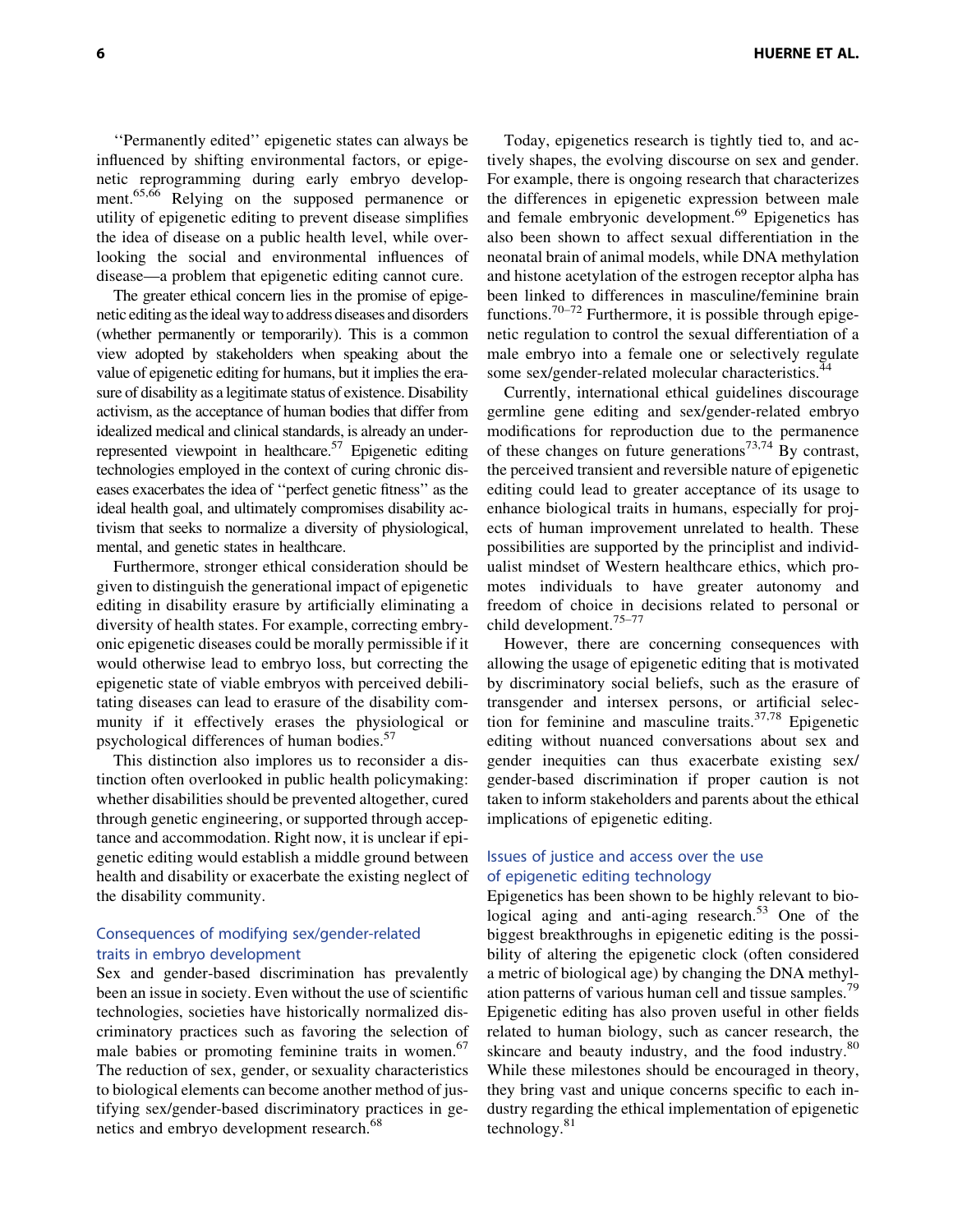One common ethical belief underlying all applications of epigenetic editing is the applicability of this technology for the greater good. Many people believe new scientific technologies will directly and immediately benefit the general population in the greatest manner.

From a feminist ethics perspective, existing social inequities often overshadow altruistic attempts to implement medical technology for human improvement. People are situated with different privileges in society based on intersecting social identities. $82$  These privileges translate to systemic imbalances when they intersect with real situations, such as access to novel medical technologies.<sup>83</sup> For example, it is already an existing issue that those with high socioeconomic status (SES) are more likely to seek out and have easier access to healthpromoting technologies, while lower SES demographics face multi-faceted barriers to accessing the same technologies.<sup>84</sup> Applied to epigenetic editing, this could lead to instances where benefits of this technology become primarily accessible only to those with exceptional status in society, such as wealthy funders or private companies.

Basic epigenetic editing research, such as reprogramming telomere regulation or cell-cycle progression, should be encouraged so that scientists can gain a better understanding of the molecular mechanisms of aging.<sup>53</sup> However, the ethical concern is that the product of refined, customizable epigenetic editing, should this goal ever be realized, will only be accessible to those who have the means to obtain it.<sup>85</sup> Thus, stakeholders should first assess the practical social barriers to epigenetic editing to ensure an equitable and fair access for all populations.<sup>81</sup>

#### Future Directions and Potential Policy Implications of Epigenetic Editing

There is reasonable hope that the future of health and well-being will move toward site-specific epigenetic editing for genomic engineering in humans. The widely used non-specific epigenetic modifiers in cancer therapy suggests that epigenetic editing is a key element of concern in serious and chronic diseases.<sup>86</sup>

There also exists growing interest in adapting epigenetic editing technologies for commercial use. Start-ups and private companies around the world, such as Inari Agriculture and Epicrop Technologies, are utilizing epigenetic and genetic editing technology to produce transgene-free crops for the food industry.<sup>80</sup> Recently,



FIG. 2. Summary of the epistemic and ethical considerations highlighted by this review in the translation of epigenetic editing for human use.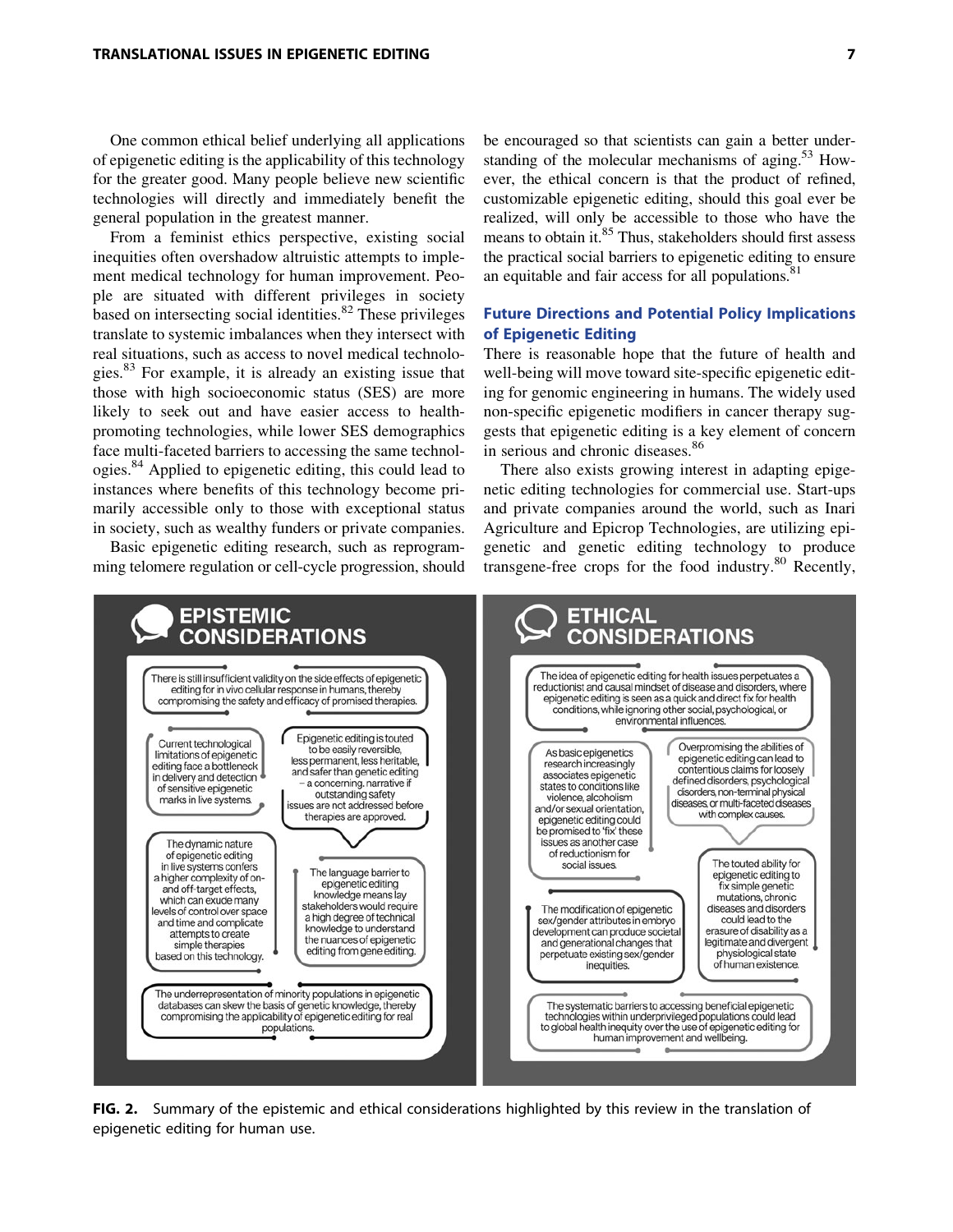Chroma Medicine announced \$125 million in private financing for the development of epigenetic editing for treating human genetic diseases.<sup>87</sup> In light of these developments, effective, site-specific epigenetic editing is expected to become a widespread technique for fixing human conditions.

Based on the translational habits of past scientific technologies, future applications in epigenetic editing could lead to direct-to-consumer epigenetic editing services, medical tourism for epigenetic editing clinics, and blackmarket distribution of epigenetic editing kits.

One of the biggest translation concerns is that goals of adapting epigenetic editing technology may quickly surpass the ability of scientists, regulators, and ethicists to establish proper protocols ensuring its safe, efficacious, effective, and ethical use.49 The past has shown that preemptive implementation of genomic technologies can pose conflicts, such as 23andMe's regulatory issues with the U.S. Food and Drug Administration, in attempts to put genomic sequencing technology at the hands of the global population.<sup>88</sup> The same may happen with efforts to adapt epigenetic editing technology for widespread use in humans.

Recall that many scientists and stakeholders believe the purported transient and reversible mechanism of some epigenetic editing systems could designate it a ''safer and easier'' way to achieve genomic engineering compared to gene editing.<sup>18</sup> However, it should not be a reason to overlook the development of this technology.<sup>49</sup> Because of the complexity in epigenetic regulation within human biology, our understanding of epigenomic editing may be incomplete, such as off-target effects spanning multiple temporal and spatial domains.<sup>21</sup> In fact, it is not the case that there are *fewer* safety concerns in the therapeutic application of epigenetic editing; rather, the potential safety issues of this technology are conceptually *different* and more *difficult to measure* than those of genomic editing.<sup>89</sup>

Thus, the increasingly popular narrative that epigenetic editing is safer is yet to be proven. Although there are seemingly less detrimental consequences in the context of human applications, many of the epistemic and ethical issues of epigenetic editing remain unsolved, and warrants further attention before downstream uses lead to concrete social inequities.

#### Conclusion

In conclusion, this review highlights some important epistemic and ethical issues regarding the translation of epigenetic editing (see Fig. 2). Epistemic issues arise from the way epigenetic editing is compared to genetic editing, including diversity issues that can influence the *kind* of epigenetic editing knowledge developed. This in turn leads to ethical issues such as the perpetuation of social inequities that shape the value of this technology.

As a starting point, we make the following recommendations. First, epigenetic editing technologies should be developed with equitable access in mind during every step of the translation process, which will help to combat the issues highlighted in this review and other editorials.<sup>90,91</sup> Second, stakeholders should revisit existing guidelines, policies, and governance on gene editing and amend its scope to include the use of epigenetic editing in human bodies, taking into account the raised ethical considerations *before* epigenetic editing becomes introduced in society.<sup>55</sup> Third, more research is needed to determine how desirable and safe epigenetic edits can be made in a stable manner comparable to genetic edits.

Finally, special care should be taken to communicate the epistemic peculiarities of epigenetic editing technology apart from its gene editing predecessors to avoid misconceptions about the current limits of this technology in a manner that is clear to lay audiences.

#### Acknowledgments

The authors would like to thank Dr. TE Hébert (McGill University) for his efforts in revising earlier manuscripts, as well as Dr. Martin Hirst (University of British Columbia) and the members of the IHEC Bioethics workgroup for their insightful comments on the manuscript.

#### Author Disclosure Statement

None of the authors have any competing interests or financial interests in relation to the writing and publication of this manuscript. None of the authors were, are, or anticipate being employed by an organization that may gain or lose financially from publication of this manuscript. To the best of our knowledge, none of the authors have any personal relationship that may inappropriately affect the integrity of the reported research.

#### Funding Information

The manuscript was funded by the Canadian Institutes of Health Research (CIHR) through the Multidimensional Epigenomics Mapping Centre (EMC) at McGill University (CEE-151618) and the Lo Ka Chung Foundation through the Hong Kong Epigenomics Project.

#### Supplementary Material

Supplementary Material

#### References

- 1. Bird A. Perceptions of epigenetics. Nature 2007;447:396–398. DOI: 10.1038/nature05913.
- 2. Brocken DJW, Tark-Dame M, Dame RT. dCas9: a versatile tool for epigenome editing. Curr Issues Mol Biol 2018;26:15–32. DOI: 10.21775/ cimb.026.015.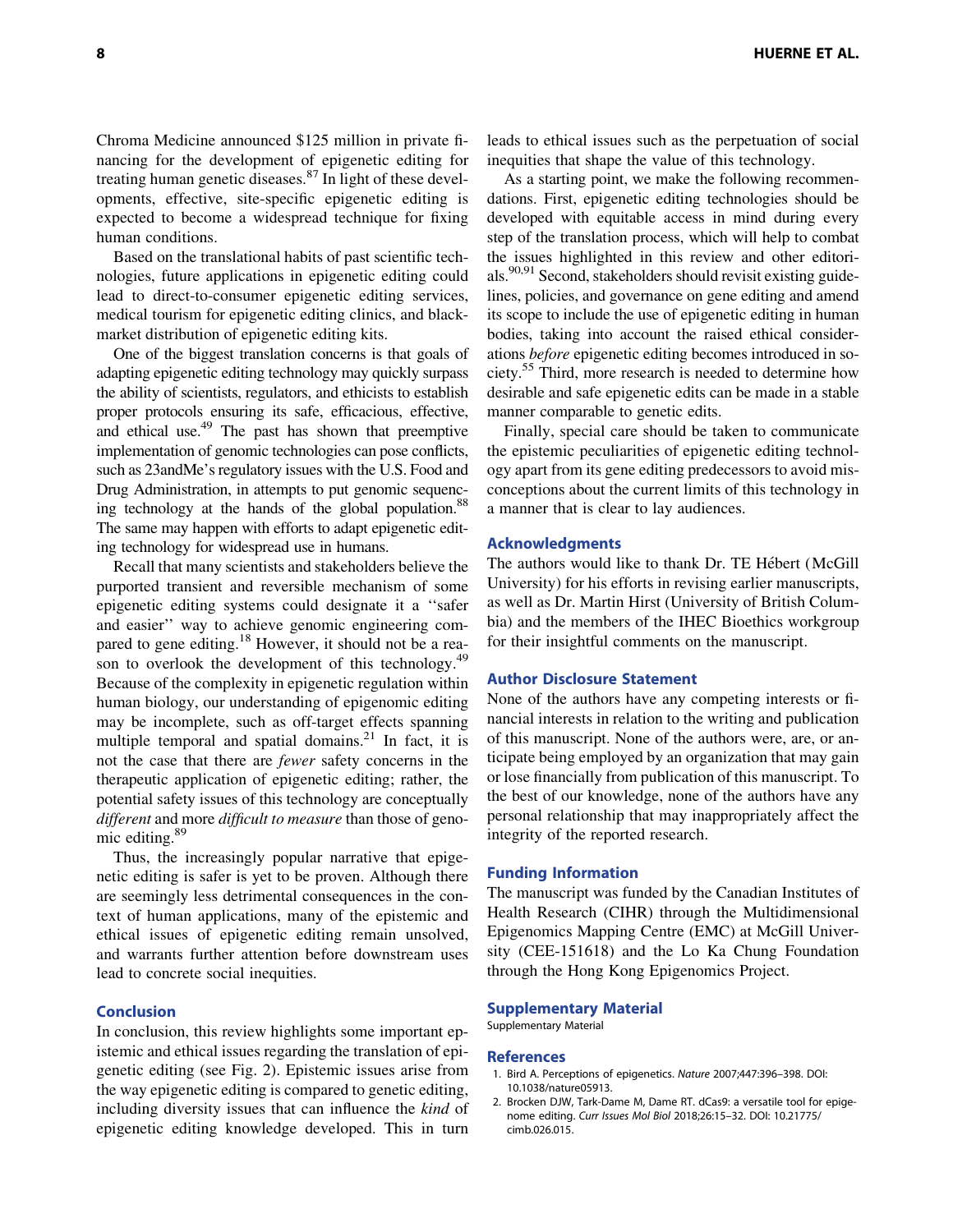- 3. Liu XS, Wu H, Ji X, et al. Editing DNA methylation in the mammalian genome. Cell 2016;167:233–247.e17. DOI: 10.1016/j.cell.2016.08.056.
- 4. Addgene. CRISPR guide. Available online at: [https://www.addgene.org/](https://www.addgene.org/guides/crispr/) [guides/crispr/](https://www.addgene.org/guides/crispr/) (last accessed October 13, 2021).
- 5. Kearns NA, Pham H, Tabak B, et al. Functional annotation of native enhancers with a Cas9–histone demethylase fusion. Nat Methods 2015;12:401–403. DOI: 10.1038/nmeth.3325.
- 6. Xie N, Zhou Y, Sun Q, et al. Novel epigenetic techniques provided by the CRISPR/Cas9 system. Stem Cells Int 2018;2018:1–12. DOI: 10.1155/2018/ 7834175.
- 7. Hilton IB, D'Ippolito AM, Vockley CM, et al. Epigenome editing by a CRISPR-Cas9-based acetyltransferase activates genes from promoters and enhancers. Nat Biotechnol 2015;33:510–517. DOI: 10.1038/ nbt.3199.
- 8. Braun SMG, Kirkland JG, Chory EJ, et al. Rapid and reversible epigenome editing by endogenous chromatin regulators. Nat Commun 2017;8:560. DOI: 10.1038/s41467-017-00644-y.
- 9. Nuñez JK, Chen J, Pommier GC, et al. Genome-wide programmable transcriptional memory by CRISPR-based epigenome editing. Cell 2021;184:2503–2519.e17. DOI: 10.1016/j.cell.2021.03.025.
- 10. Szczesna K. CRISPR-Cas9, TALENS and ZFNS—the battle in gene editing. Available online at: [https://www.ptglab.com/news/blog/crispr-cas9](https://www.ptglab.com/news/blog/crispr-cas9-talens-and-zfns-the-battle-in-gene-editing/) [talens-and-zfns-the-battle-in-gene-editing/](https://www.ptglab.com/news/blog/crispr-cas9-talens-and-zfns-the-battle-in-gene-editing/) (last accessed October 13, 2021).
- 11. Jain S, Shukla S, Yang C, et al. TALEN outperforms Cas9 in editing heterochromatin target sites. Nat Commun 2021;12:606. DOI: 10.1038/ s41467-020-20672-5.
- 12. Boettcher M, McManus MT. Choosing the right tool for the job: RNAi, TALEN, or CRISPR. Mol Cell 2015;58:575–585. DOI: 10.1016/j.molcel.2015.04.028.
- 13. Gaj T, Gersbach CA, Barbas CF. ZFN, TALEN, and CRISPR/Cas-based methods for genome engineering. Trends Biotechnol 2013;31:397–405. DOI: 10.1016/j.tibtech.2013.04.004.
- 14. Anton T, Bultmann S. Site-specific recruitment of epigenetic factors with a modular CRISPR/Cas system. Nucleus 2017;8:279–286. DOI: 10.1080/ 19491034.2017.1292194.
- 15. Gjaltema RAF, Rots MG. Advances of epigenetic editing. Curr Opin Chem Biol 2020;57:75–81. DOI: 10.1016/j.cbpa.2020.04.020.
- 16. Kungulovski G, Jeltsch A. Epigenome editing: state of the art, concepts, and perspectives. Trends Genet 2016;32:101–113. DOI: 10.1016/ j.tig.2015.12.001.
- 17. Berdasco M, Esteller M. Clinical epigenetics: seizing opportunities for translation. Nat Rev Genet 2019;20:109–127. DOI: 10.1038/s41576-018-0074-2.
- 18. Alvarez J. New CRISPR technology offers unrivaled control of epigenetic inheritance. Available online at: [https://www.ucsf.edu/news/2021/04/](https://www.ucsf.edu/news/2021/04/420306/new-crispr-technology-offers-unrivaled-control-epigenetic-inheritance) [420306/new-crispr-technology-offers-unrivaled-control-epigenetic](https://www.ucsf.edu/news/2021/04/420306/new-crispr-technology-offers-unrivaled-control-epigenetic-inheritance)[inheritance](https://www.ucsf.edu/news/2021/04/420306/new-crispr-technology-offers-unrivaled-control-epigenetic-inheritance) (last accessed June 23, 2021).
- 19. Rizk C. CRISPRoff reversible epigenome editing method could enable safer, more precise therapeutics. Available online at: [https://](https://www.genomeweb.com/gene-silencinggene-editing/crisproff-reversible-epigenome-editing-method-could-enable-safer-more) [www.genomeweb.com/gene-silencinggene-editing/crisproff](https://www.genomeweb.com/gene-silencinggene-editing/crisproff-reversible-epigenome-editing-method-could-enable-safer-more)[reversible-epigenome-editing-method-could-enable-safer-more](https://www.genomeweb.com/gene-silencinggene-editing/crisproff-reversible-epigenome-editing-method-could-enable-safer-more) (last accessed June 23, 2021).
- 20. Mussolino C. Precise epigenome editing on the stage: a novel approach to modulate gene expression. Epigenetics Insights 2018;11:2516865718818838. DOI: 10.1177/2516865718818838.
- 21. Segovia E. David Segal on epigenetic editing. Available online at: [https://](https://www.aiche.org/chenected/2019/07/2222an-segal-on-epigenetic-editing) [www.aiche.org/chenected/2019/07/2222an-segal-on-epigenetic](https://www.aiche.org/chenected/2019/07/2222an-segal-on-epigenetic-editing)[editing](https://www.aiche.org/chenected/2019/07/2222an-segal-on-epigenetic-editing) (last accessed June 23, 2021).
- 22. Memi F, Ntokou A, Papangeli I. CRISPR/Cas9 gene-editing: research technologies, clinical applications and ethical considerations. Semin Perinatol 2018;42:487–500. DOI: 10.1053/j.semperi.2018.09.003.
- 23. Pulecio J, Verma N, Mejía-Ramírez E, et al. CRISPR/Cas9-based engineering of the epigenome. Cell Stem Cell 2017;21:431–447. DOI: 10.1016/ j.stem.2017.09.006.
- 24. Lee M, Kim H. Therapeutic application of the CRISPR system: current issues and new prospects. Hum Genet 2019;138:563–590. DOI: 10.1007/ s00439-019-02028-2.
- 25. Stricker SH, Köferle A, Beck S. From profiles to function in epigenomics. Nat Rev Genet 2017;18:51–66. DOI: 10.1038/nrg.2016.138.
- 26. Luo Y. Refining CRISPR-based genome and epigenome editing off-targets. Cell Biol Toxicol 2019;35:281–283. DOI: 10.1007/s10565-019-09482-8.
- 27. Dirks RAM, Thomas PC, Wu H, et al. A plug and play microfluidic platform for standardized sensitive low-input chromatin immunoprecipitation. Genome Res 2021;31:919–933. DOI: 10.1101/gr.260745.120.
- 28. Chen M, Mao A, Xu M, et al. CRISPR-Cas9 for cancer therapy: opportunities and challenges. Cancer Lett 2019;447:48–55. DOI: 10.1016/j.canlet.2019.01.017.
- 29. Mito M, Kadota M, Nakagawa S, et al. TchIP-Seq: cell-type-specific epigenome profiling. J Vis Exp 2019 Jan 23 [Epub ahead of print]; DOI: 10.3791/58298.
- 30. Jensen RB, Rothenberg E. Preserving genome integrity in human cells via DNA double-strand break repair. Mol Biol Cell 2020;31:859–865. DOI: 10.1091/mbc.E18-10-0668.
- 31. Blondal T, Gamba C, Møller Jagd L, et al. Verification of CRISPR editing and finding transgenic inserts by Xdrop indirect sequence capture followed by short- and long-read sequencing. Methods 2021;191:68–77. DOI: 10.1016/j.ymeth.2021.02.003.
- 32. Yang Y, Fan X, Yan J, et al. A comprehensive epigenome atlas reveals DNA methylation regulating skeletal muscle development. Nucleic Acids Res 2021;49:1313–1329. DOI: 10.1093/nar/gkaa1203.
- 33. Tost J. A translational perspective on epigenetics in allergic diseases. J Allergy Clin Immunol 2018;142:715–726. DOI: 10.1016/ j.jaci.2018.07.009.
- 34. Skipper KA, Mikkelsen JG. Toward in vivo gene therapy using CRISPR. In Luo Y (ed) CRISPR Gene Editing. New York: Springer, 2019, 293–306.
- 35. Health Canada. Overview of the clinical trial application process. Available onlineat: [https://www.canada.ca/en/health-canada/services/drugs-health](https://www.canada.ca/en/health-canada/services/drugs-health-products/drug-products/applications-submissions/guidance-documents/clinical-trials/overview.html)[products/drug-products/applications-submissions/guidance-documents/](https://www.canada.ca/en/health-canada/services/drugs-health-products/drug-products/applications-submissions/guidance-documents/clinical-trials/overview.html) [clinical-trials/overview.html](https://www.canada.ca/en/health-canada/services/drugs-health-products/drug-products/applications-submissions/guidance-documents/clinical-trials/overview.html) (last accessed October 13, 2021).
- 36. Thermo Fisher Scientific. Epigenetics and ncRNA background and challenges. Available online at: [https://www.thermofisher.com/ca/en/](https://www.thermofisher.com/ca/en/home/life-science/epigenetics-noncoding-rna-research/epigenetics-ncrna-background-technical-challenges.html) [home/life-science/epigenetics-noncoding-rna-research/epigenetics](https://www.thermofisher.com/ca/en/home/life-science/epigenetics-noncoding-rna-research/epigenetics-ncrna-background-technical-challenges.html)[ncrna-background-technical-challenges.html](https://www.thermofisher.com/ca/en/home/life-science/epigenetics-noncoding-rna-research/epigenetics-ncrna-background-technical-challenges.html) (last accessed October 13, 2021).
- 37. Meloni M, Testa G. Scrutinizing the epigenetics revolution. BioSocieties 2014;9:431–456. DOI: 10.1057/biosoc.2014.22.
- 38. Seitz SB, Schuol S. State of the public discourse on epigenetics. In Heil R, Seitz SB, König H, et al. (eds) Epigenetics: Ethical, Legal and Social Aspects. Wiesbaden: Springer, 2017, 109–123.
- 39. Dawson E. Reimagining publics and (non) participation: exploring exclusion from science communication through the experiences of lowincome, minority ethnic groups. Public Underst Sci 2018;27:772–786. DOI: 10.1177/0963662517750072.
- 40. Office for Diversity and Inclusion. History of minorities in medicine. Available online at: [https://www.uab.edu/medicine/diversity/](https://www.uab.edu/medicine/diversity/initiatives/minorities/history) [initiatives/minorities/history](https://www.uab.edu/medicine/diversity/initiatives/minorities/history) (last accessed October 13, 2021).
- 41. Blell M, Hunter MA. Direct-to-consumer genetic testing's red herring: "genetic ancestry" and personalized medicine. Front Med 2019;6:48. DOI: 10.3389/fmed.2019.00048.
- 42. LeMieux J. Incomplete genomics: adding new sequences to the reference genome. Available online at: [https://www.genengnews.com/insights/](https://www.genengnews.com/insights/incomplete-genomics-adding-new-sequences-to-the-reference-genome/) [incomplete-genomics-adding-new-sequences-to-the-reference](https://www.genengnews.com/insights/incomplete-genomics-adding-new-sequences-to-the-reference-genome/)[genome/](https://www.genengnews.com/insights/incomplete-genomics-adding-new-sequences-to-the-reference-genome/) (last accessed July 6, 2021).
- 43. Sharif SM, Blyth M, Ahmed M, et al. Enhancing inclusion of diverse populations in genomics: a competence framework. J Genet Couns 2020;29:282–292. DOI: 10.1002/jgc4.1263.
- 44. Kuroki S, Tachibana M. Epigenetic regulation of mammalian sex determination. Mol Cell Endocrinol 2018;468:31–38. DOI: 10.1016/ j.mce.2017.12.006.
- 45. Loi M, Del Savio L, Stupka E. Social epigenetics and equality of opportunity. Public Health Ethics 2013;6:142–153. DOI: 10.1093/phe/pht019.
- 46. University of Michigan School of Public Health. Understanding epigenomics: how environmental and social factors affect our genes' ''instruction book.'' Available online at: [https://sph.umich.edu/news/home](https://sph.umich.edu/news/home-releases/understanding-epigenomics-110117.html)[releases/understanding-epigenomics-110117.html](https://sph.umich.edu/news/home-releases/understanding-epigenomics-110117.html) (last accessed October 13, 2021).
- 47. Buseh AG, Underwood SM, Stevens PE, et al. Black African immigrant community leaders' views on participation in genomics research and DNA biobanking. Nurs Outlook 2013;61:196–204. DOI: 10.1016/j.outlook.2012.10.004.
- 48. Barcelona de Mendoza V, Huang Y, Crusto CA, et al. Perceived racial discrimination and DNA methylation among African American women